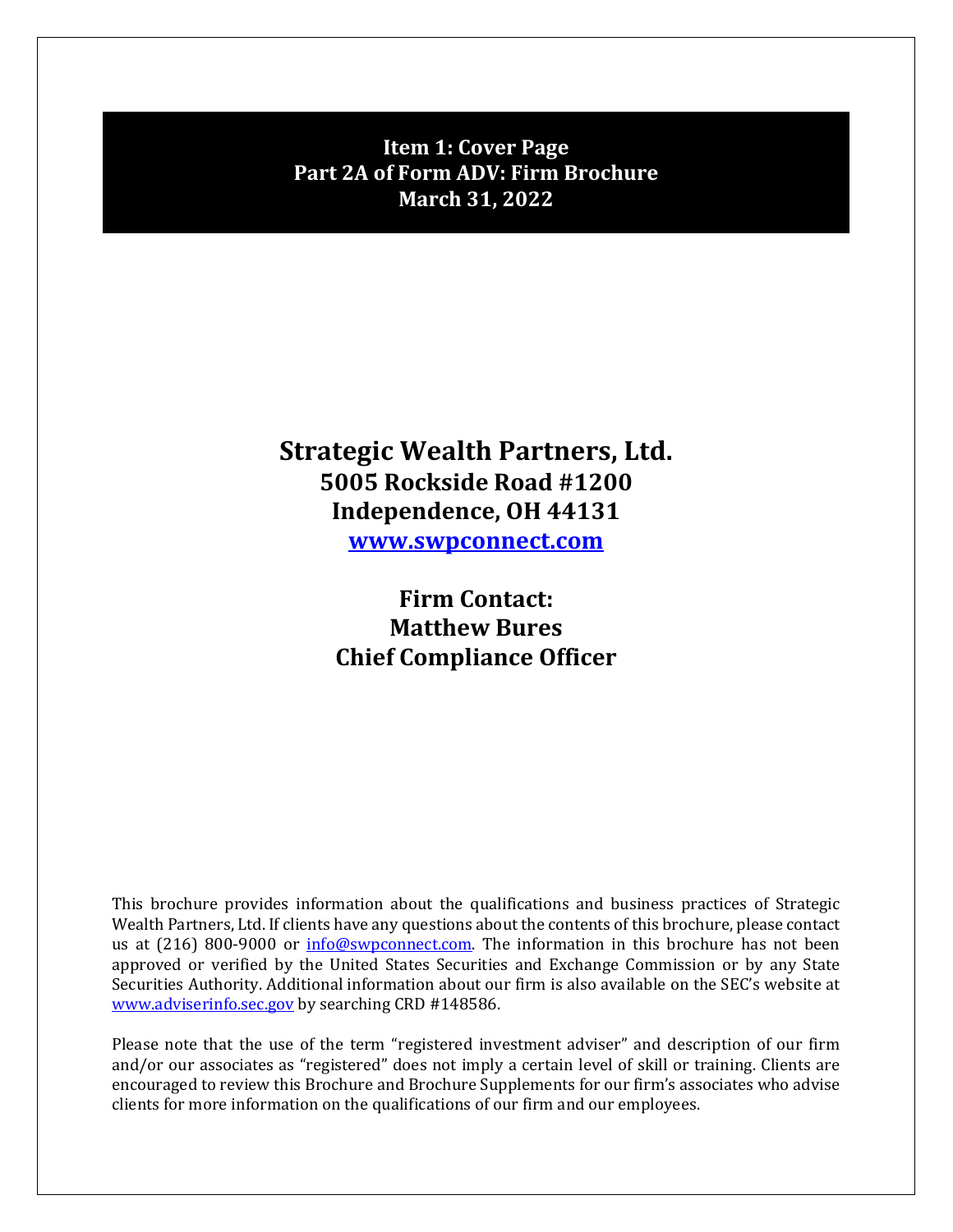# **Item 2: Material Changes**

Strategic Wealth Partners, Ltd. is required to make clients aware of information that has changed since the last annual update to the Firm Brochure ("Brochure") and that may be important to them. Clients can then determine whether to review the brochure in its entirety or to contact us with questions about the changes.

Since our last Annual Brochure dated March 2021 we have the following material changes:

Item 4 - At the end of 2021, we acquired Symons Capital Management, Inc. Due to this acquisition, our Assets Under Management increased and has been updated.

Item 4 – We have added Outsourced Chief Investment Officer Services (OCIO) to our list of services.

Item 8 – We have added three risks to our description of risks related to Alternative Investment Risk, Liquidity Risk and Inflation Risk.

Item 10 – Our Industry Affiliations has changed and been updated.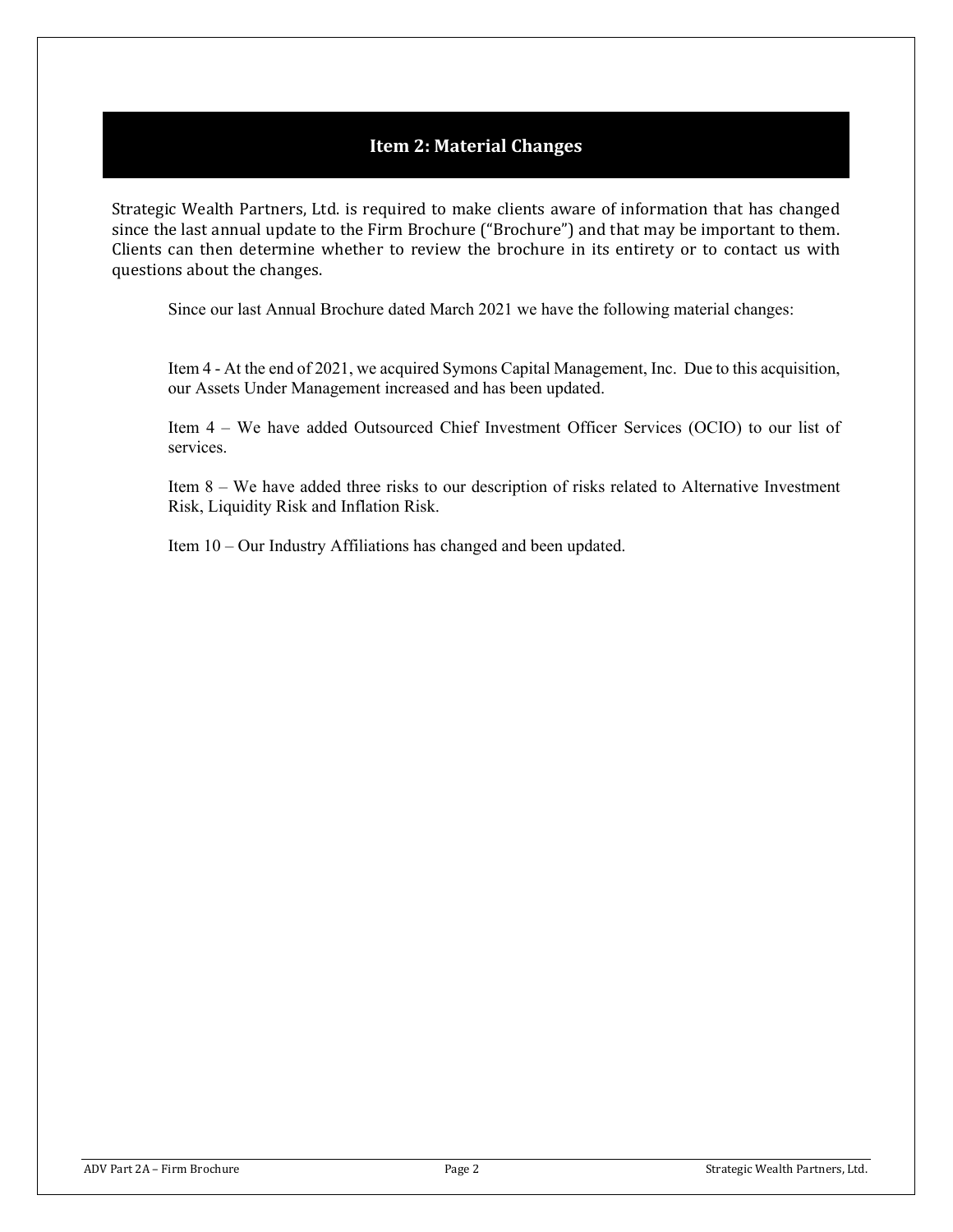# **Item 3: Table of Contents**

| Item 11: Code of Ethics, Participation or Interest in <b>manufacture of the Code of Ethics</b> , Participation or Interest in <b>manufacture of the Code of Ethics</b> , 22 |  |
|-----------------------------------------------------------------------------------------------------------------------------------------------------------------------------|--|
|                                                                                                                                                                             |  |
|                                                                                                                                                                             |  |
|                                                                                                                                                                             |  |
|                                                                                                                                                                             |  |
|                                                                                                                                                                             |  |
|                                                                                                                                                                             |  |
|                                                                                                                                                                             |  |
|                                                                                                                                                                             |  |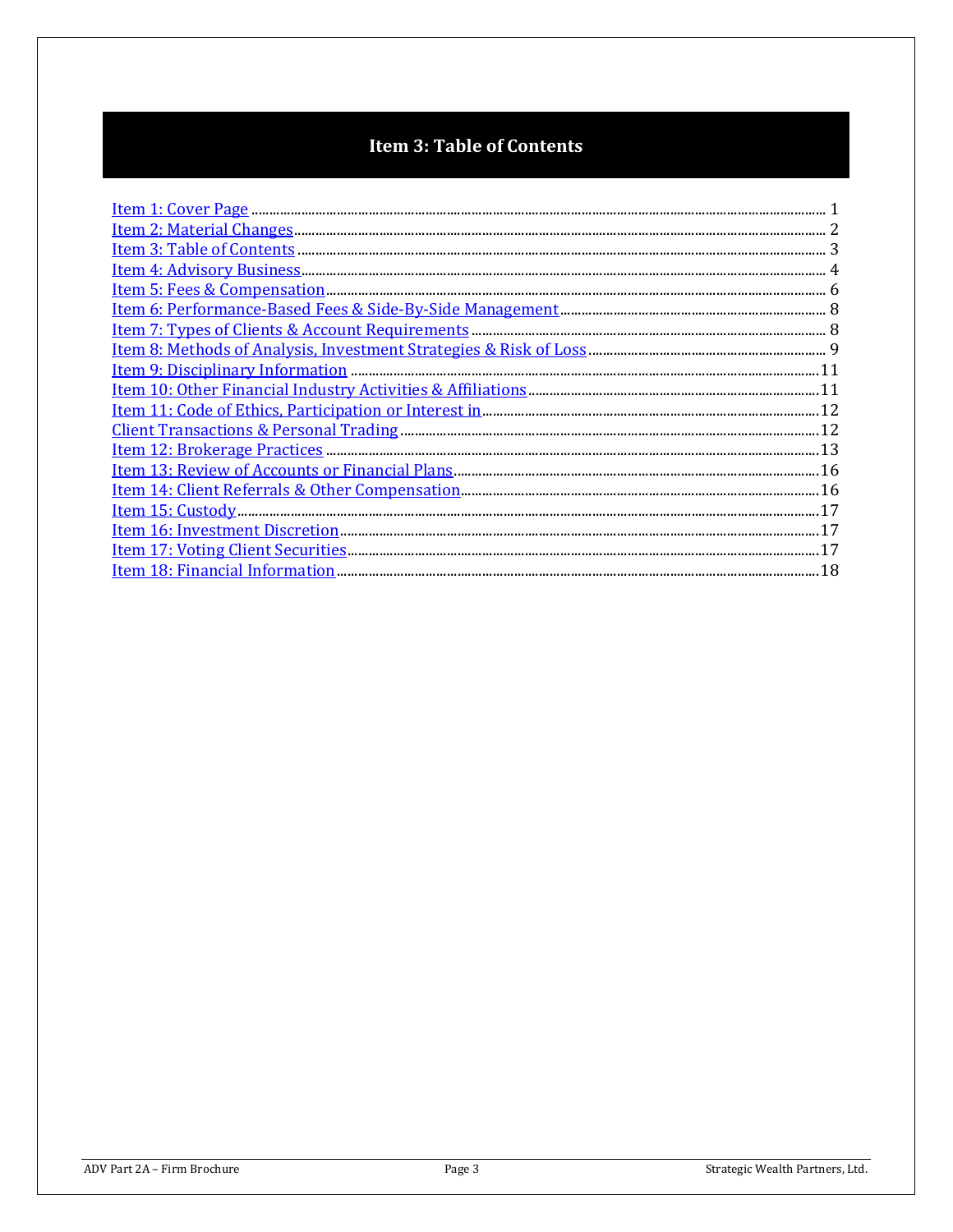### **Item 4: Advisory Business**

Our firm is dedicated to providing individuals and other types of clients with a wide array of investment advisory services. Our firm is a limited liability company formed under the laws of the State of Ohio in 2008 and has been in business as an investment adviser since that time. Our firm is majority owned by Mark Tepper.

Our firm provides asset management and investment consulting services for many different types of clients to help meet their financial goals while remaining sensitive to risk tolerance and time horizons. As a fiduciary it is our duty to always act in the client's best interest. This is accomplished in part by knowing the client. Our firm has established a service-oriented advisory practice with open lines of communication. Working with clients to understand their investment objectives while educating them about our process, facilitates the kind of working relationship we value.

#### **Types of Advisory Services Offered**

#### **Comprehensive Portfolio Management:**

As part of our Comprehensive Portfolio Management service clients will be provided asset management and financial planning or consulting services. This service is designed to assist clients in meeting their financial goals through the use of a financial plan or consultation. Our firm conducts client meetings to understand their current financial situation, existing resources, financial goals, and tolerance for risk. Based on what is learned, an investment approach is presented to the client, consisting of individual stocks, bonds, ETFs, options, mutual funds and other public and private securities or investments. Once the appropriate portfolio has been determined, portfolios are continuously and regularly monitored, and if necessary, rebalanced based upon the client's individual needs, stated goals and objectives. Upon client request, our firm provides a summary of observations and recommendations for the planning or consulting aspects of this service.

#### **Financial Planning & Consulting:**

Our firm provides a variety of standalone financial planning and consulting services to clients for the management of financial resources based upon an analysis of current situation, goals, and objectives. Financial planning services will typically involve preparing a financial plan or rendering a financial consultation for clients based on the client's financial goals and objectives. This planning or consulting may encompass Investment Planning, Life Insurance, Tax Concerns, Retirement Planning, College Planning, and Debt/Credit Planning, Estate Planning.

Written financial plans or financial consultations rendered to clients usually include general recommendations for a course of activity or specific actions to be taken by the clients. Implementation of the recommendations will be at the discretion of the client. Our firm provides clients with a summary of their financial situation, and observations for financial planning engagements. Financial consultations are not typically accompanied by a written summary of observations and recommendations, as the process is less formal than the planning service. Assuming that all the information and documents requested from the client are provided promptly, plans or consultations are typically completed within 6 months of the client signing a contract with our firm.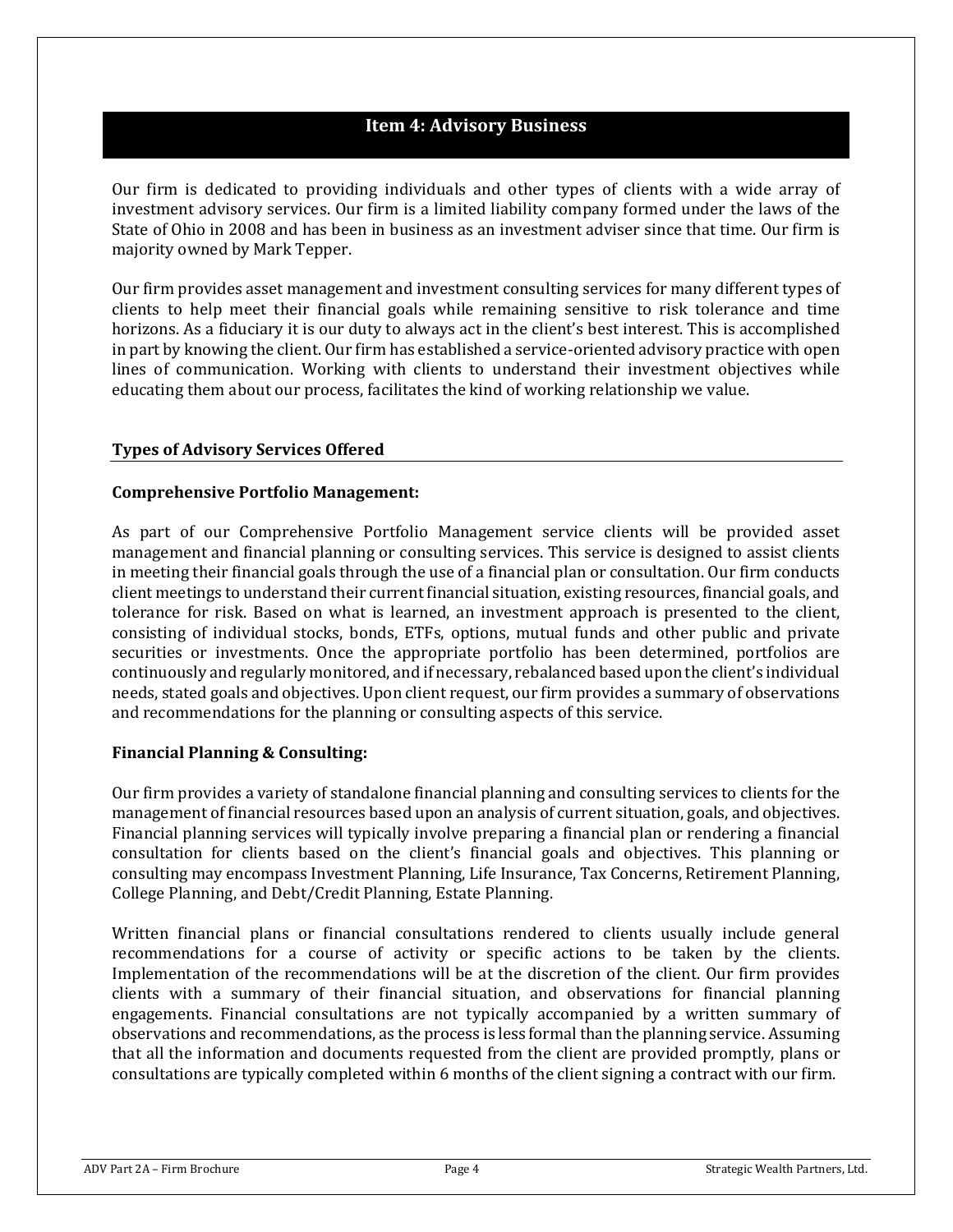#### **Retirement Plan Consulting:**

Our firm provides retirement plan consulting services to employer plan sponsors on an ongoing basis. Generally, such consulting services consist of assisting employer plan sponsors in establishing, monitoring and reviewing their company's participant-directed retirement plan. As the needs of the plan sponsor dictate, areas of advising could include: investment options, plan structure and participant education.

Retirement Plan Consulting services typically include:

- Establishing an Investment Policy Statement Our firm will assist in the development of a statement that summarizes the investment goals and objectives along with the broad strategies to be employed to meet the objectives.
- Investment Options Our firm will work with the Plan Sponsor to evaluate existing investment options and make recommendations for appropriate changes.
- Asset Allocation and Portfolio Construction Our firm will develop strategic asset allocation models to aid Participants in developing strategies to meet their investment objectives, time horizon, financial situation and tolerance for risk.
- Investment Monitoring Our firm will monitor the performance of the investments and notify the client in the event of over/underperformance and in times of market volatility.

In providing services for retirement plan consulting, our firm does not provide any advisory services with respect to the following types of assets: employer securities, real estate (excluding real estate funds and publicly traded REITS), participant loans, non-publicly traded securities or assets, other illiquid investments, or brokerage window programs (collectively, "Excluded Assets").

All retirement plan consulting services shall be in compliance with the applicable state laws regulating retirement consulting services. This applies to client accounts that are retirement or other employee benefit plans ("Plan") governed by the Employee Retirement Income Security Act of 1974, as amended ("ERISA"). If the client accounts are part of a Plan, and our firm accepts appointment to provide services to such accounts, our firm acknowledges its fiduciary standard within the meaning of Section 3(21) or 3(38) of ERISA as designated by the Retirement Plan Consulting Agreement with respect to the provision of services described therein.

### **Outsourced Chief Investment Officer Services (OCIO):**

SWP offers Outsourced Chief Investment Officer (OCIO) services to third-party investment advisory firms, banks and other financial institutions ("Intermediaries" or "Intermediary") SWP acts in a non-fiduciary capacity when providing OCIO services to Intermediaries. OCIO services typically include access to the SWP's investment portfolio models, investment implementation strategies and thesis on the selection of the underlying investments in addition to other research information. When requested, SWP may, as a representative of these services, participate in the communication of said services to the Intermediaries, their prospects, and clients.

#### **Newsletters:**

Our firm provides free newsletters, to clients and potential clients who sign up to receive them through our firm's website.

#### **Tailoring of Advisory Services**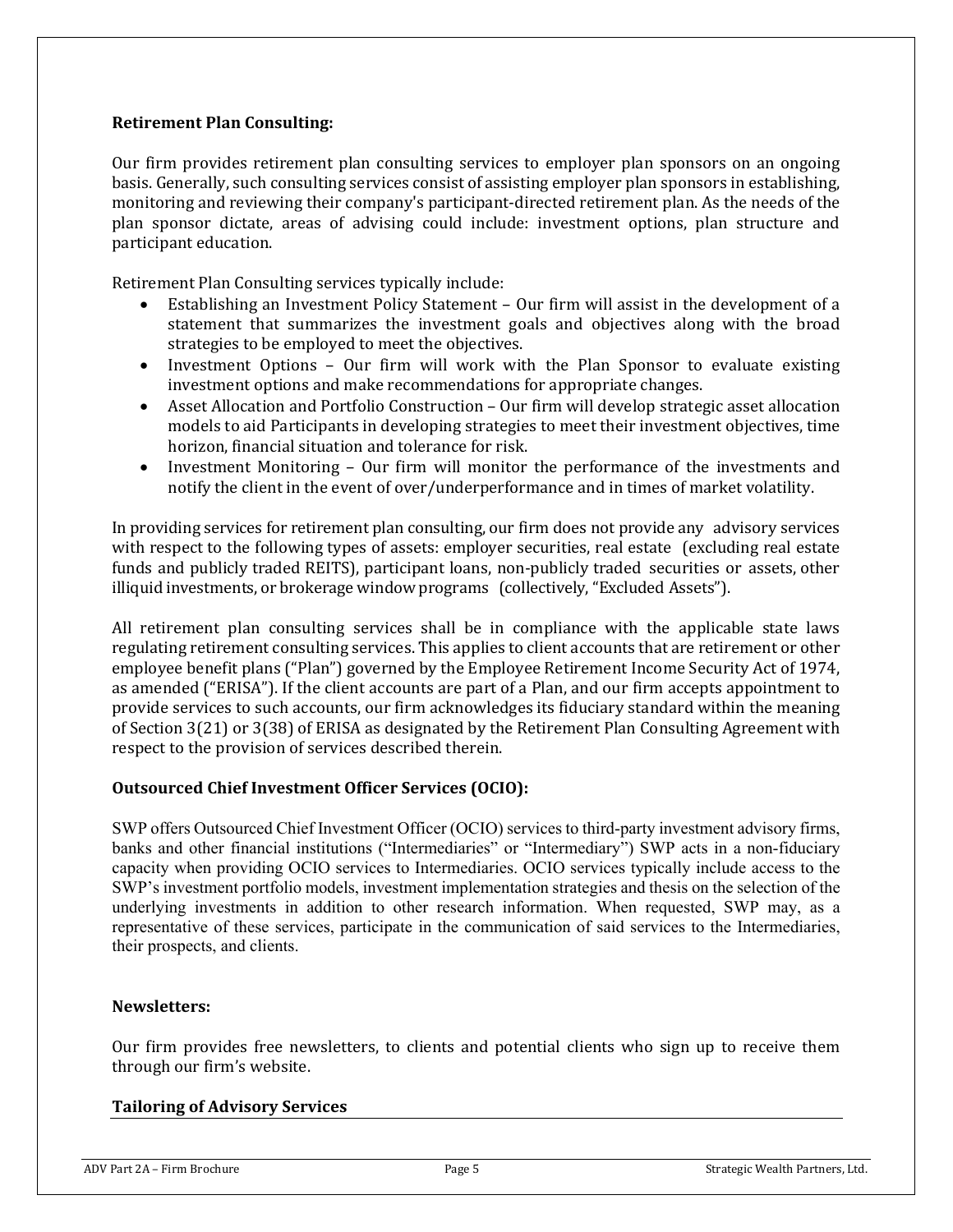Our firm offers individualized investment advice to our Comprehensive Portfolio Management clients. General investment advice will be offered to our Financial Planning & Consulting, Retirement Plan Consulting, clients.

Each Comprehensive Portfolio Management client has the opportunity to place reasonable restrictions on the types of investments to be held in the portfolio. Restrictions on investments in certain securities or types of securities may not be possible due to the level of difficulty this would entail in managing the account.

#### **Participation in Wrap Fee Programs**

Our firm does not offer or sponsor a wrap fee program. There are a group of clients that were in wrap programs through a previous advisor. These accounts transferred as wrap program accounts of 3rd party wrap sponsor and exist as legacy accounts. The firm is not adding new clients to this legacy program.

#### **Regulatory Assets Under Management**

Our firm has the following assets under management:

| <b>Discretionary Amount</b> | <b>Non-discretionary Amount</b> | <b>Date Calculated</b> |
|-----------------------------|---------------------------------|------------------------|
| 721,100,000                 | \$2,100,000                     | December 31, 2021      |

In addition to the above regulatory assets under management, we also provide non-management advisory services on an additional \$161,100,000 not included in regulatory assets under management above (calculated as of December 31, 2021).

# **Item 5: Fees & Compensation**

#### **Compensation for Our Advisory Services**

#### **Comprehensive Portfolio Management:**

| <b>Assets Under Management</b> | <b>Annual Percentage of Assets Charge</b> |
|--------------------------------|-------------------------------------------|
| \$0 to \$500,000               | 2.00%                                     |
| \$500,001 to \$1,000,000       | 1.60%                                     |
| \$1,000,001 to \$2,000,000     | 1.20%                                     |
| \$2,000,001 to \$10,000,000    | 1.00%                                     |
| Over \$10,000,000              | 0.80%                                     |

Fees to be assessed will be outlined in the advisory agreement to be signed by the Client. Annualized fees are typically paid quarterly in advance and are calculated based on the value of assets in the account under our firm's management as of the end of the last business day of the previous quarter. Fees are generally negotiable and the final fee schedule is attached as an exhibit to the Investment Advisory Contract entered into between our firm and the clients.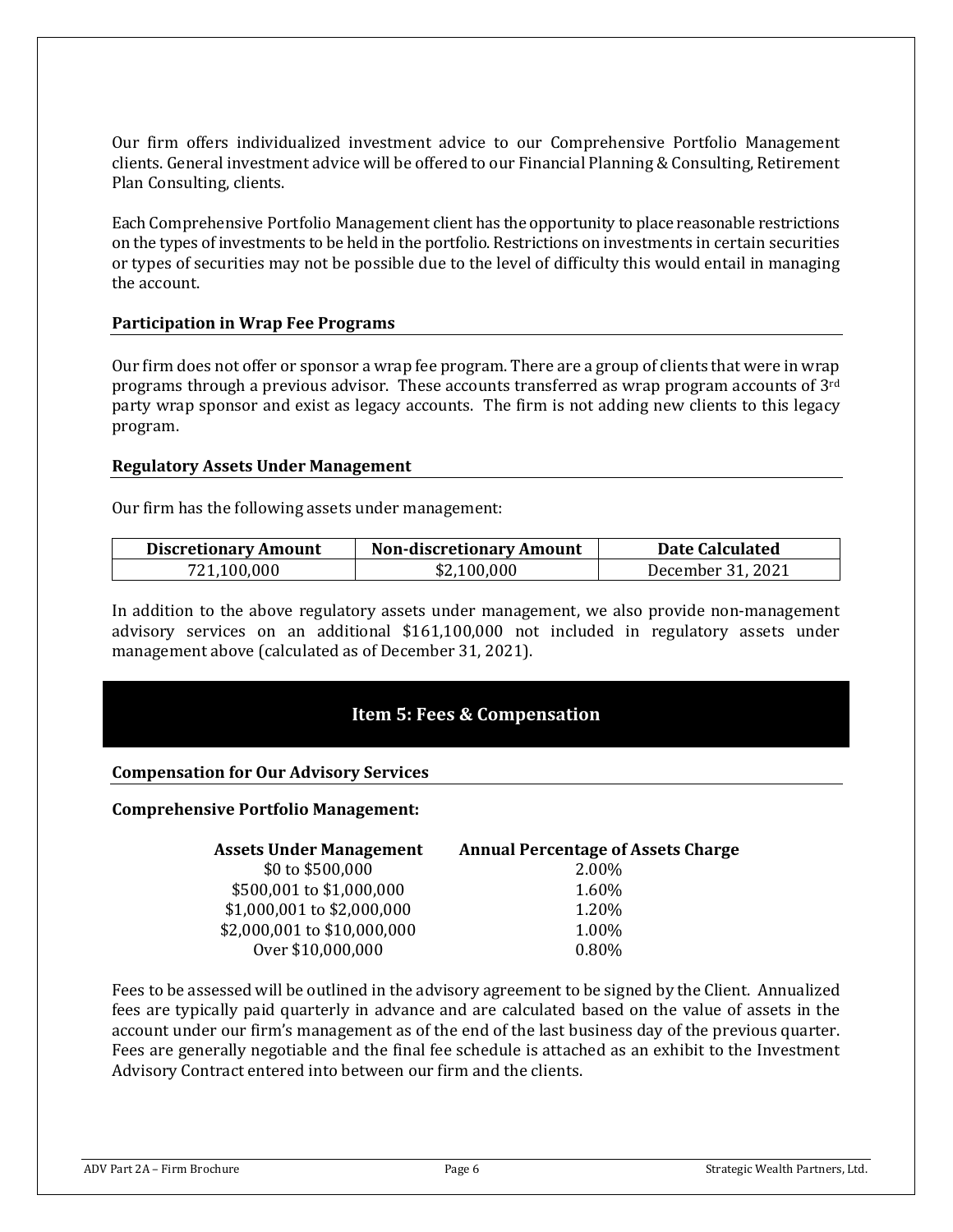Adjustments will be made for deposits and withdrawals during the quarter. Our firm does not offer direct invoicing. As part of this process, Clients understand the following:

- a) The client's independent custodian sends statements at least quarterly showing the market values for each security included in the Assets and all account disbursements, including the amount of the advisory fees paid to our firm;
- b) Clients will provide authorization permitting our firm to be directly paid by these terms. Our firm will send an invoice directly to the custodian; and
- c) If our firm sends a copy of our invoice to the client, legend urging the comparison of information provided in our statement with those from the qualified custodian will be included.

#### **Financial Planning & Consulting:**

Our firm charges on an hourly or flat fee basis for financial planning and consulting services. The total estimated fee, as well as the ultimate fee charged, is based on the scope and complexity of our engagement with the client. The maximum hourly fee to be charged will not exceed \$200. Flat fees range from \$495 to \$19,995. Our firm will not require a retainer exceeding \$1,200 when services cannot be rendered within 6 months.

#### **Retirement Plan Consulting:**

Our Retirement Plan Consulting services are billed on an hourly or flat fee basis or a fee based on the percentage of Plan assets under management. The total estimated fee, as well as the ultimate fee charged, is based on the scope and complexity of our engagement with the client. The maximum hourly fee to be charged will not exceed \$250. Our flat fees range from \$750 to \$10,000. Fees based on a percentage of managed Plan assets will not exceed 2.00%. The fee-paying arrangements for Retirement Plan Consulting service will be determined on a case-by-case basis and will be detailed in the signed consulting agreement. Clients will be invoiced directly for the fees.

#### **Outsourced Chief Investment Officer Services (OCIO):**

Our OCIO services are billed on a quarterly basis. Typically, annual rates range from 0.20% to 0.45% based primarily on client's Regulatory Assets Under Management. Fees are generally negotiable, and the final fee schedule is attached as an exhibit to the Agreement entered into between our firm and the Intermediary.

#### **Other Types of Fees & Expenses**

Clients will incur transaction charges for trades executed in their accounts (see Item 12, which discusses our brokerage practices). These transaction fees are separate from our firm's advisory fees and will be disclosed by the chosen custodian. Clients may also pay holdings charges imposed by the chosen custodian for certain investments, charges imposed directly by a mutual fund, index fund, or exchange traded fund, which shall be disclosed in the fund's prospectus (i.e., fund management fees, initial or deferred sales charges, mutual fund sales loads, 12b-1 fees, surrender charges, variable annuity fees, IRA and qualified retirement plan fees, and other fund expenses). Our firm does not receive a portion of these fees.

#### **Termination & Refunds**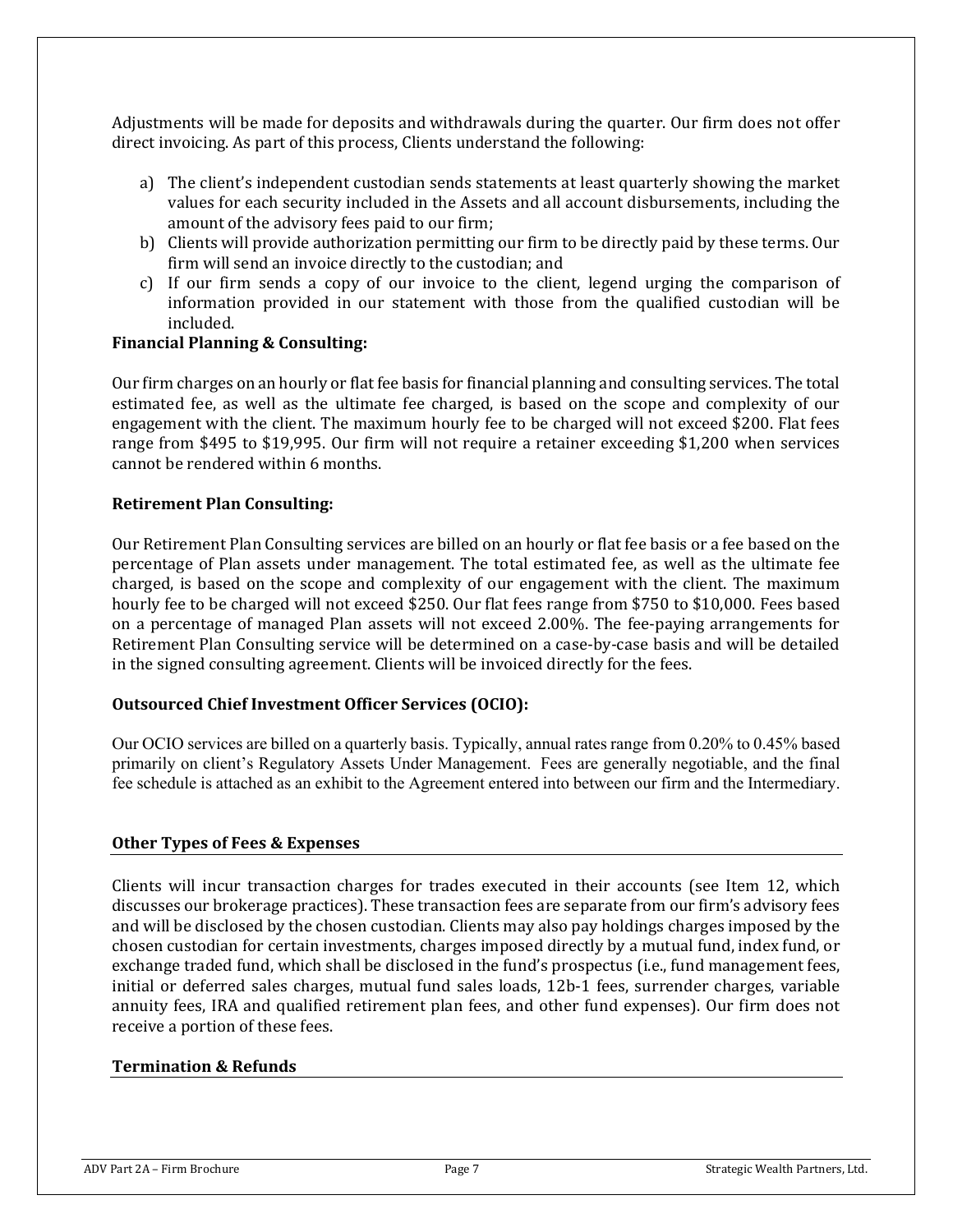Comprehensive Portfolio Management clients may terminate their contracts without penalty, for full refund, within 5 business days of signing the advisory contract. Following that, refunds are given on a prorated basis, based on the number of days remaining in a quarter at the point of termination. Fees are not tiered – they are retroactive to the first dollar. SWP may withdraw advisory fees directly from the client's account, with written authorization. Fees that are collected in advance will be refunded based on the prorated amount of work completed up to the day of termination. The fee refunded will be the balance of the fees collected in advance minus the daily rate times the number of days in the quarter up to and including the day of termination. (The daily rate is calculated by dividing the quarterly fee by the number of days in the termination quarter).

Financial Planning & Consulting clients may terminate their agreement at any time before the delivery of a financial plan by providing written notice. For purposes of calculating refunds, all work performed by us up to the point of termination shall be calculated at the hourly fee currently in effect. Clients will receive a pro-rata refund of unearned fees based on the time and effort expended by our firm.

Either party to a Retirement Plan Consulting Agreement may terminate at any time by providing written notice to the other party. Full refunds will only be made in cases where cancellation occurs within 5 business days of signing an agreement. After 5 business days from initial signing, either party must provide the other party 30 days written notice to terminate billing. Billing will terminate 30 days after receipt of termination notice. Clients will be charged on a pro-rata basis, which takes into account work completed by our firm on behalf of the client. Clients will incur charges for bona fide advisory services rendered up to the point of termination (determined as 30 days from receipt of said written notice) and such fees will be due and payable.

#### **Commissionable Securities Sales**

Our firm and representatives do not sell securities for a commission in advisory accounts.

# **Item 6: Performance‐Based Fees & Side‐By‐Side Management**

Our firm does not charge performance-based fees.

# **Item 7: Types of Clients & Account Requirements**

Our firm serves the following types of clients:

- Individuals and High Net Worth Individuals
- Pension and Profit Sharing Plans
- Foundations
- Corporate Accounts

Our requirements for opening and maintaining accounts or otherwise engaging us:

 Our firm requires a minimum account balance of \$250,000 for our Comprehensive Portfolio Management service. Generally, this minimum account balance requirement is negotiable and would be required throughout the course of the client's relationship with our firm.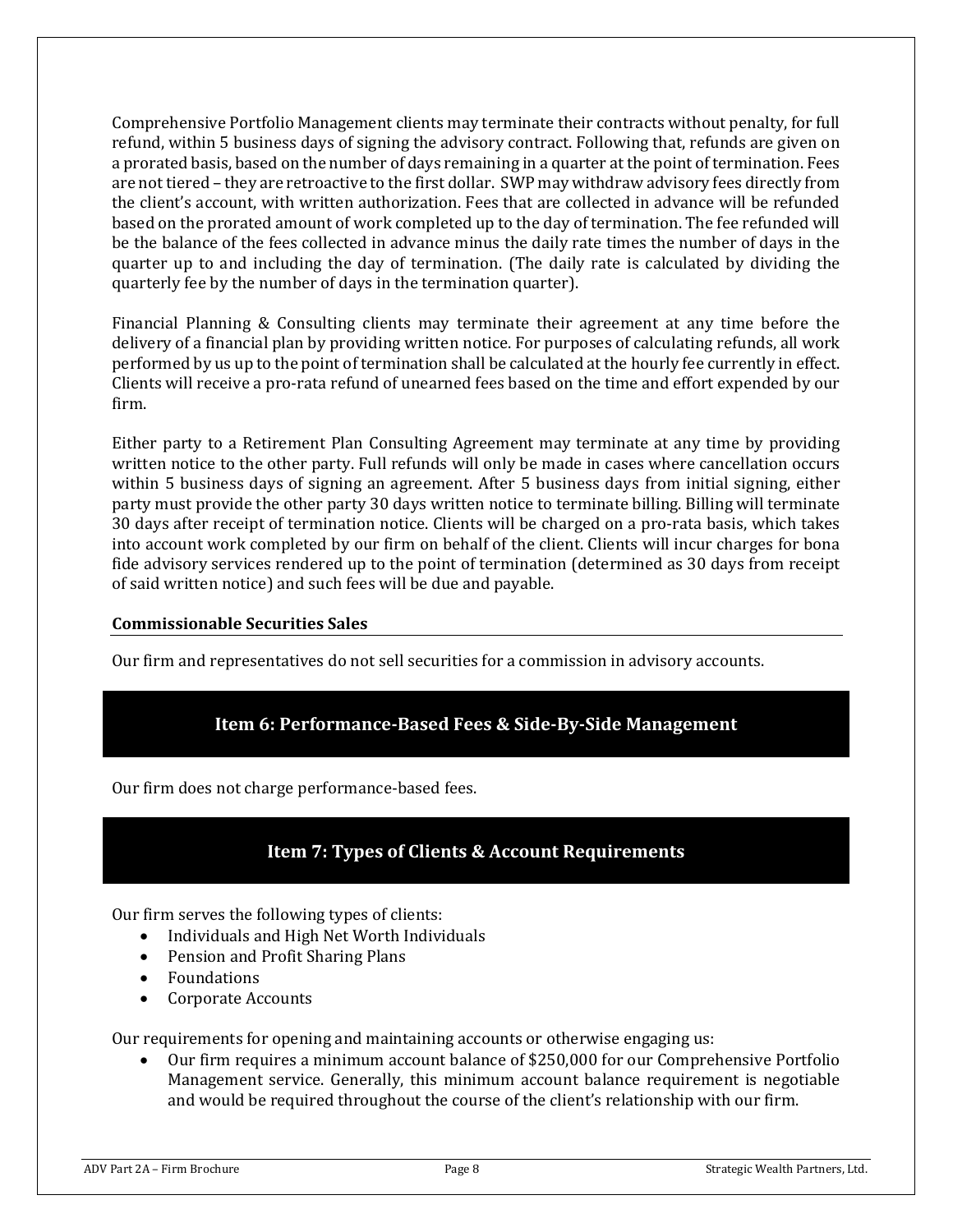# **Item 8: Methods of Analysis, Investment Strategies & Risk of Loss**

#### **Methods of Analysis and Associated Risks**

We use the following methods of analysis in formulating our investment advice and/or managing client assets:

**Charting Analysis** involves the use of patterns in performance charts. Our firm uses this technique to search for patterns used to help predict favorable conditions for buying and/or selling a security.

**Fundamental Analysis** involves the analysis of financial statements, the general financial health of companies, and/or the analysis of management or competitive advantages.

**Technical Analysis** involves the analysis of past market data, primarily price and volume.

Our judgment about the attractiveness, value and potential appreciation of a particular asset class or individual security may be incorrect, and there is no guarantee that the securities we select will perform as anticipated. The value of an individual security can be more volatile than the market as a whole, or our intrinsic value approach may fail to produce the intended results. Our estimate of a security's intrinsic value may be wrong or, even if our estimate of intrinsic value is correct, it may take a long time before the price and intrinsic value converge. As a result, there is a risk of loss of the assets we manage that is out of our control. We seek to reduce your risk through diversification. Although we will do our best in managing your assets, we cannot guarantee any level of performance or that you will not experience a loss in your assets.

Additionally, in performing our analysis, we may use commercially available information services and financial publications, research materials prepared by various broker-dealers and other research developed by other third-party providers. Our methods rely on the assumption that the companies whose securities we purchase and sell, the rating agencies that review these securities, and other publicly-available sources of information about these securities, are providing accurate and unbiased data. While we are alert to indications that data may be incorrect, there is always a risk that our analysis may be compromised by inaccurate or misleading information.

#### **Investment Strategies We Use**

Our firm uses Long Term Trading and Short Term Trading. We utilize investment strategies that are designed to capture market rates of both return and risk. Frequent trading, when done, can affect investment performance, particularly through increased brokerage and other transaction costs and taxes.

#### **Risk of Loss**

Investing in securities involves risk of loss that clients should be prepared to bear. While the stock market may increase and the account(s) could enjoy a gain, it is also possible that the stock market may decrease and the account(s) could suffer a loss. It is important that clients understand the risks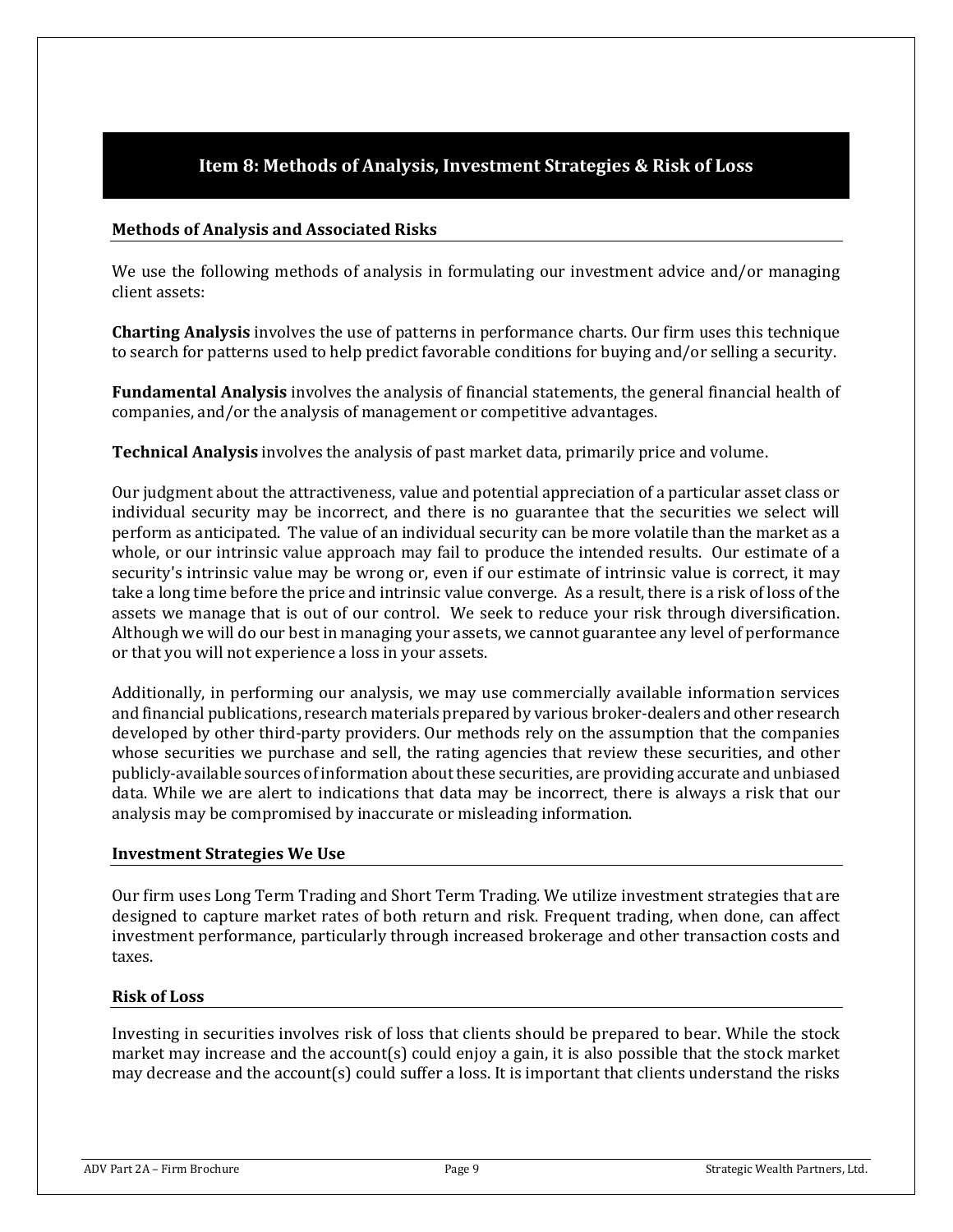associated with investing in the stock market, are appropriately diversified in investments, and ask any questions.

### **Description of Material, Significant or Unusual Risks**

#### **Risks Associated with Our Primary Client Investments**

The principal risks of the primary investments we use to construct client portfolios are as follows:

- *General Equity Market Risk* Overall stock market risks may affect the value of investments in equity strategies. Factors such as U.S. economic growth and market conditions, interest rates, and political events affect the equity markets.
- *Interest Rate Risk* Fixed income securities increase or decrease in value based on changes in interest rates. If rates increase, the value of fixed income securities generally declines. On the other hand, if rates fall, the value of the fixed income securities generally increases.
- *Credit Risk* There is a risk that issuers of fixed income securities and counterparties will not make interest and/or principal payments on the securities they issue or that their payments will not be made when due. In addition, the credit quality of securities may be lowered if an issuer's financial condition changes. Lower credit quality may lead to greater volatility in the price of a security, and that may affect liquidity and our ability to sell the security.
	- *Call Risk* There is a risk that falling interest rates will cause an issuer of fixed income securities to redeem (call) its high-yielding fixed income securities before their maturity date.
	- *Mutual Fund and ETF Risk* These funds face risks based on the investments they hold. For example, a sector stock fund (which invests in a single industry, such as telecommunications) is at risk that its price will decline due to developments in its industry.
	- *Put and Call Options Risk* As a seller (writer) of a put option, the adviser will tend to lose money if the value of the reference index or security falls below the strike price. As the seller (writer) of a call option, the adviser will tend to lose money if the value of the reference index or security rises above the strike price. As the buyer of a put or call option, the adviser risks losing the entire premium invested in the option if the adviser does not exercise the option.
	- *Alternative Investment Risk* These investments include private equity, private real estate, venture capital, hedge funds and structured products are subject to legal or other restrictions on liquidity that do not exist for other publicly traded (liquid) investments. Investors in alternative investments may not be able to sell when desired or to realize anticipated or reported value when sold. Also, the calculation of fair market value of alternatives can be difficult or delayed and alternatives typically have fees that are higher compared to publicly traded securities.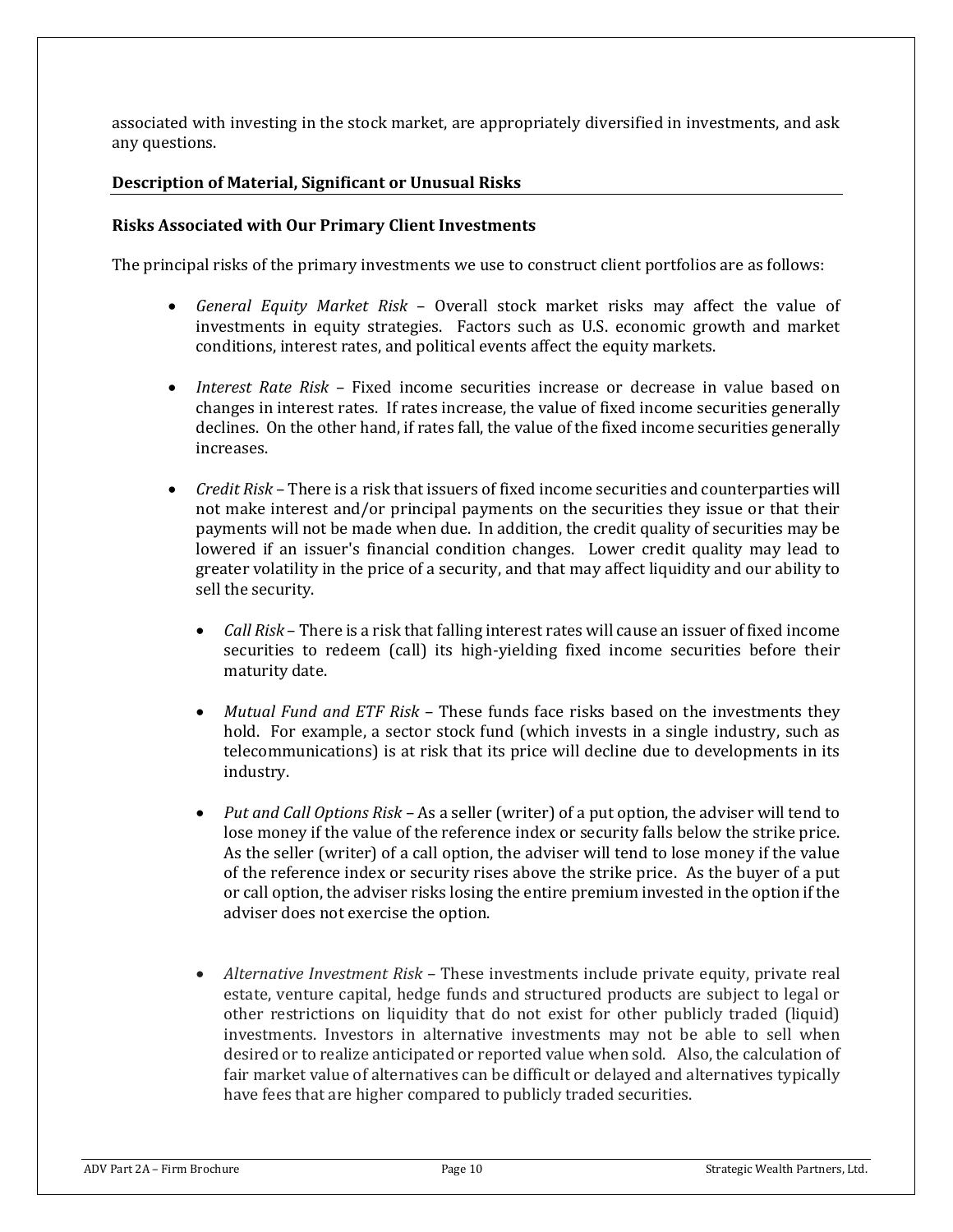- *Liquidity Risk* Liquidity is the ability to readily convert a security into cash. Generally, the price of a security is affected by the size of the security or issuer and the trading demand. If there is limited trading interest or more investors are trading a certain direction the price of the security could fluctuate.
- *Inflation Risk* Also called purchasing power risk when inflation is present a dollar today will not buy as much as a dollar in the future because purchasing power and potentially performance is eroding at the rate of inflation.

#### **Client Cash Balances**

Our firm generally invests client cash balances in money market funds, FDIC Insured Certificates of Deposit, high-grade commercial paper and/or government backed debt instruments. Ultimately, our firm tries to achieve the highest return on client cash balances through relatively low-risk conservative investments. In most cases, at least a partial cash balance will be maintained in a money market account so that our firm may debit advisory fees for our services related to our Comprehensive Portfolio Management, services, as applicable.

# **Item 9: Disciplinary Information**

There are no legal or disciplinary events that are material to the evaluation of our advisory business or the integrity of our management.

# **Item 10: Other Financial Industry Activities & Affiliations**

Mark Tepper is a licensed insurance agent and owner of Strategic Wealth Planners, LLC an insurance agency. In addition, representatives of our firm may be licensed insurance agents of Strategic Wealth Planners, LLC and offer advice and fixed insurance products and receive normal and customary commissions as a result of any purchases made by the clients. Clients are under no obligation to purchase these products. To mitigate this conflict of interest, disclosures are made to the client at time of purchase, identifying the nature of the transaction and relationship, the role to be played by and any compensation paid to our advisory representatives. In every case the interests of the clients are placed before that of our advisory representatives. ADV Part 2A – Firm Brochure Page 11 Strategic Wealth Partners, Ltd. Representatives of our firm are licensed or non-practicing attorneys with Strategic Wealth Partners, Ltd. These services are independent of investment advisory services and are governed under a separate engagement agreement . Clients may be solicited to utilize these services, however, they are under no obligation to do so. Our firm offers services through our network of investment advisor representatives ("Advisor Representatives" or "IARs"). IARs may have their own legal business entities whose trade names and logos are used for marketing purposes and may appear on marketing materials or client statements. Clients should understand that the businesses are legal entities of the IAR and not of our firm, Strategic Wealth Partners, Ltd. The IARs are under the supervision of our firm, Strategic Wealth Partners, Ltd., and the advisory services of the IAR are provided through our firm.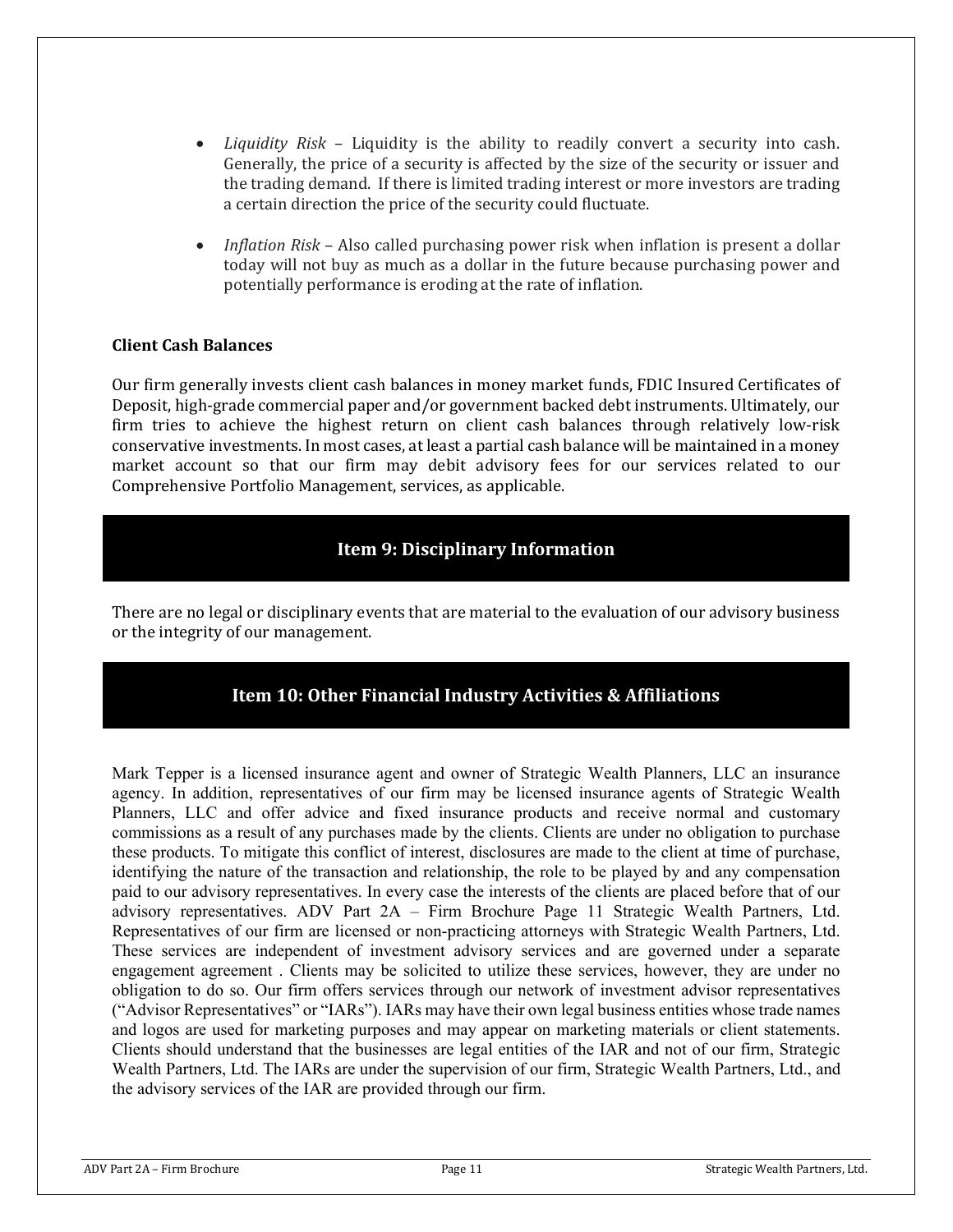Strategic Wealth Partners, Ltd. has such an arrangement with Tasha Mauss, an IAR for our firm. Tasha Mauss is the sole owner of a business entity that uses the trade name/logo "Samara Capital" for the purposes described above.

### **Item 11: Code of Ethics, Participation or Interest in Client Transactions & Personal Trading**

As a fiduciary, it is an investment adviser's responsibility to provide fair and full disclosure of all material facts and to act solely in the best interest of each of our clients at all times. Our fiduciary duty is the underlying principle for our firm's Code of Ethics, which includes procedures for personal securities transaction and insider trading. Our firm requires all representatives to conduct business with the highest level of ethical standards and to comply with all federal and state securities laws at all times. Upon employment with our firm, and at least annually thereafter, all representatives of our firm will acknowledge receipt, understanding and compliance with our firm's Code of Ethics. Our firm and representatives must conduct business in an honest, ethical, and fair manner and avoid all circumstances that might negatively affect or appear to affect our duty of complete loyalty to all clients. This disclosure is provided to give all clients a summary of our Code of Ethics. If a client or a potential client wishes to review our Code of Ethics in its entirety, a copy will be provided promptly upon request.

Our firm recognizes that the personal investment transactions of our representatives demands the application of a Code of Ethics with high standards and requires that all such transactions be carried out in a way that does not endanger the interest of any client. At the same time, our firm also believes that if investment goals are similar for clients and for our representatives, it is logical, and even desirable, that there be common ownership of some securities.

In order to prevent conflicts of interest, our firm has established procedures for transactions effected by our representatives for their personal accounts1. In order to monitor compliance with our personal trading policy, our firm has pre-clearance requirements and a quarterly securities transaction reporting system for all of our representatives.

Neither our firm nor a related person recommends, buys or sells for client accounts, securities in which our firm or a related person has a material financial interest without prior disclosure to the client.

Related persons of our firm may buy or sell securities and other investments that are also recommended to clients. In order to minimize this conflict of interest, our related persons will place client interests ahead of their own interests and adhere to our firm's Code of Ethics, a copy of which is available upon request.

Likewise, related persons of our firm buy or sell securities for themselves at or about the same time they buy or sell the same securities for client accounts. In order to minimize this conflict of interest, our related persons will place client interests ahead of their own interests and adhere to our firm's Code of Ethics, a copy of which is available upon request. Further, our related persons will refrain from buying

<sup>&</sup>lt;sup>1</sup> For purposes of the policy, our associate's personal account generally includes any account (a) in the name of our associate, his/her spouse, his/her minor children or other dependents residing in the same household, (b) for which our associate is a trustee or executor, or (c) which our associate controls, including our client accounts which our associate controls and/or a member of his/her household has a direct or indirect beneficial interest in.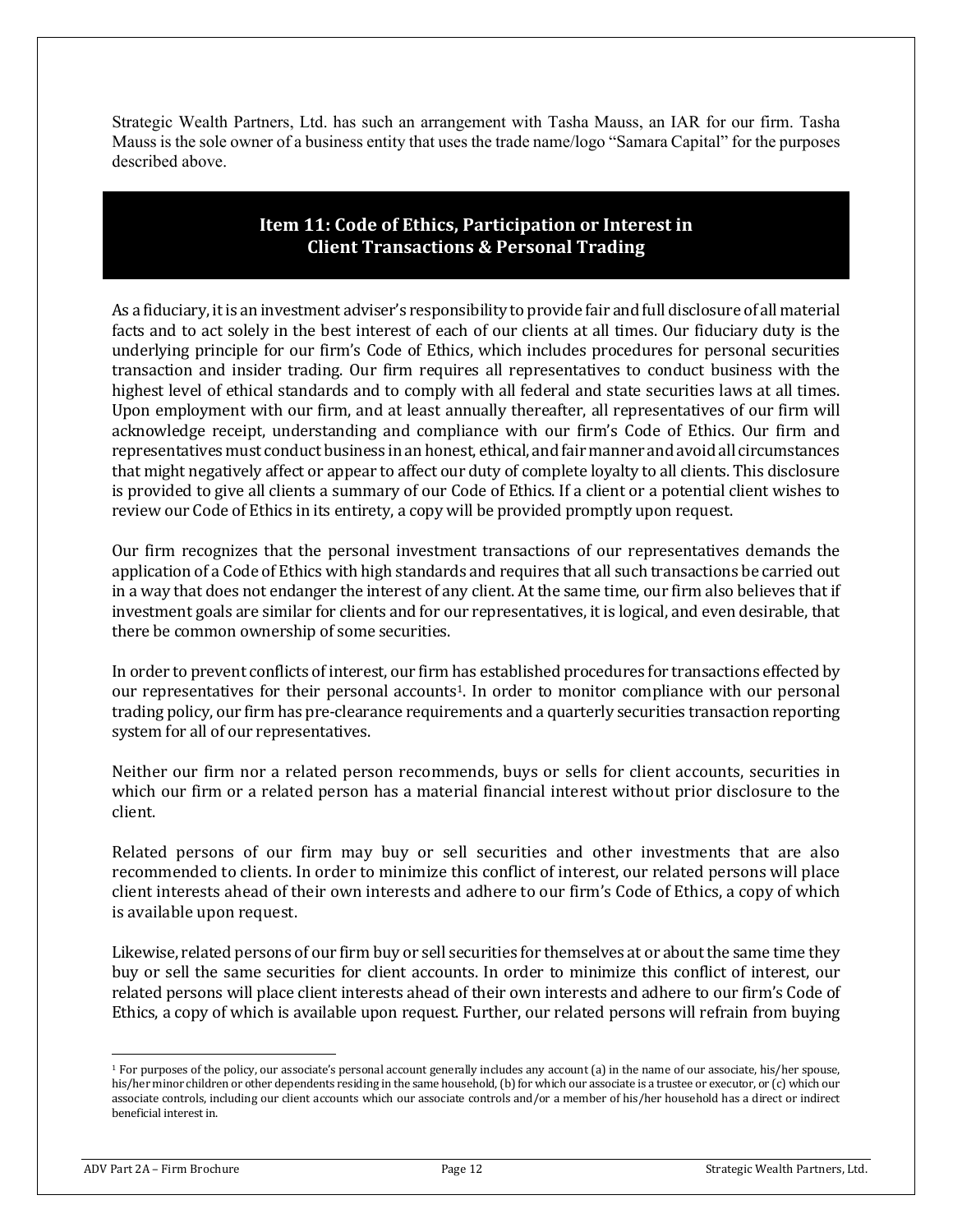or selling the same securities prior to buying or selling for our clients in the same day unless included in a block trade.

#### **Compliance with Department of Labor Fiduciary Rule**

Our firm provides investment advice to assets affected by the Department of Labor ("DOL") Fiduciary Rule for a level fee. As such, we abide by the Impartial Conduct Standards as defined by the DOL. To comply with these standards, our firm and our advisors give advice that is in our clients' best interest, charge no more than reasonable compensation (within the meaning of ERISA Section 408(b)(2) and Internal Revenue Code Section 4975(d)(2), and make no misleading statements about investment transactions, compensation, conflicts of interest, and any other matters related to investment decisions.

As a level-fee fiduciary, we maintain a non-variable compensation structure that is provided on the basis of a fixed percentage of the value of assets or a set fee that does not vary with the particular investment recommended, as opposed to a commission or other transaction based fee.

# **Item 12: Brokerage Practices**

#### **Selecting a Brokerage Firm**

Our firm does not maintain custody of client assets. Client assets must be maintained by a qualified custodian. Our firm seeks to recommend a custodian who will hold client assets and execute transactions on terms that are overall most advantageous when compared to other available providers and their services. The factors considered, among others, are these:

- Timeliness of execution
- Timeliness and accuracy of trade confirmations
- Research services provided
- Ability to provide investment ideas
- Execution facilitation services provided
- Record keeping services provided
- Custody services provided
- Frequency and correction of trading errors
- Ability to access a variety of market venues
- Expertise as it relates to specific securities
- Financial condition
- Business reputation
- Quality of services

With this in consideration, our firm participates in the TD Ameritrade Institutional program, offered by TD Ameritrade Institutional, which is a division of TD Ameritrade, Inc. ("TD Ameritrade"), and the Fidelity Clearing & Custody Solutions® program, offered by Fidelity Investments Institutional Services Company, Inc. ("Fidelity") Charles Schwab Institutional program, a division of Charles Schwab and Company, Inc. ("Schwab") and together with TD Ameritrade and Fidelity the ("Custodians") (the "Programs"). TD Ameritrade, member FINRA/SIPC, is an independent and unaffiliated SEC-registered broker-dealer. Fidelity is a division of Fidelity Brokerage Services LLC,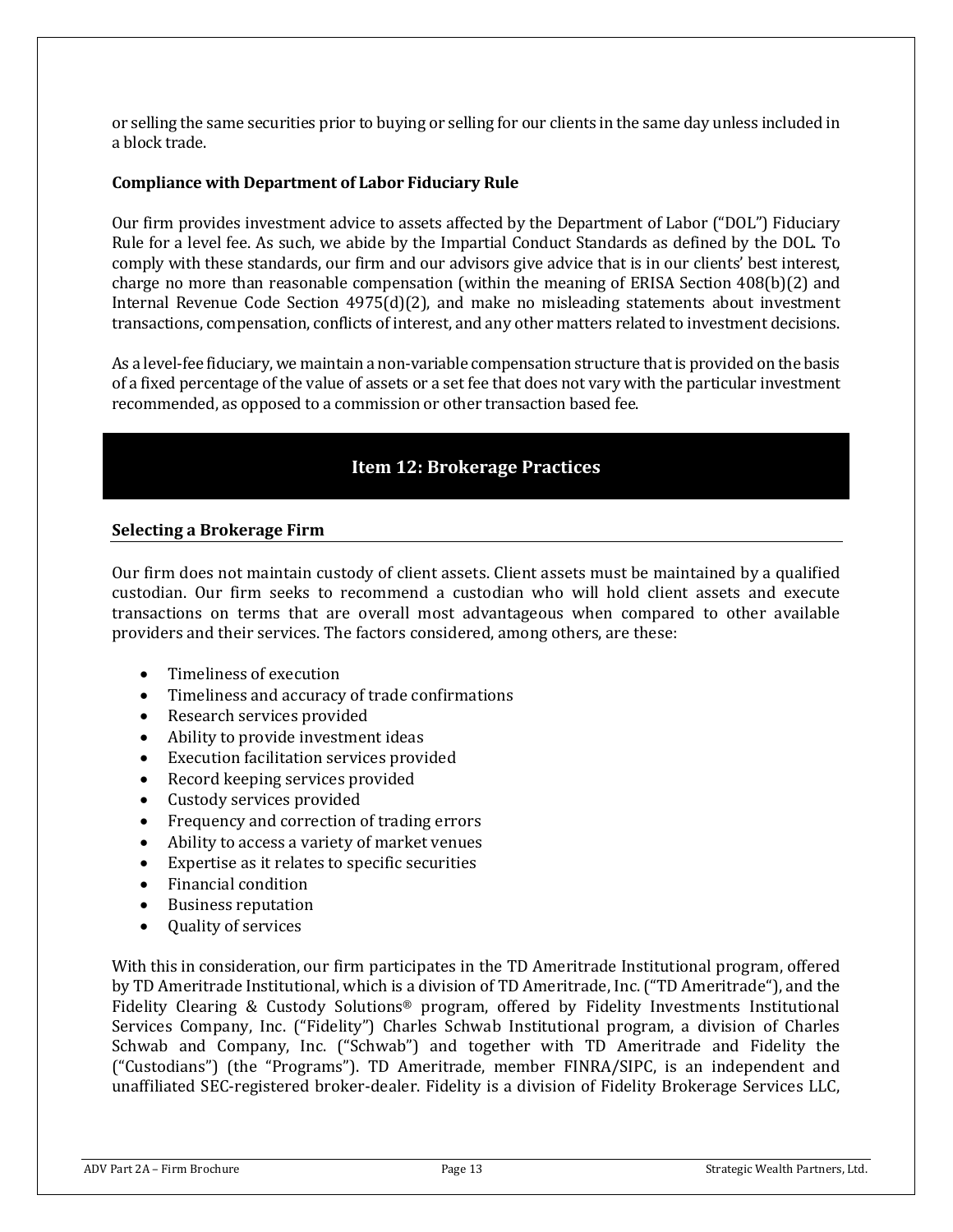member FINRA/SIPC/NFA, an unaffiliated SEC-registered broker-dealer and FINRA member. Schwab, member FINRA/SIPC, is an independent and unaffiliated SEC-registered broker-dealer.

TD Ameritrade, Schwab and Fidelity each offers to independent investment advisors services that include custody of securities, trade execution, clearance and settlement of transactions. We receive some benefits from the Custodians through its participation in the Programs. (Please see the disclosure under Item 14 below.)

The Custodians may make certain research and brokerage services available at no additional cost to our firm. Research products and services may include: research reports on recommendations or other information about particular companies or industries; economic surveys, data and analyses; financial publications; portfolio evaluation services; financial database software and services; computerized news and pricing services; quotation equipment for use in running software used in investment decision-making; and other products or services that provide lawful and appropriate assistance by the respective broker firm to us in the performance of our investment decision-making responsibilities. The aforementioned research and brokerage services qualify for the safe harbor exemption defined in Section 28(e) of the Securities Exchange Act of 1934.

The aforementioned research and brokerage services are used by our firm to manage accounts for which our firm has investment discretion. Without this arrangement, our firm might be compelled to purchase the same or similar services at our own expense.

As part of our fiduciary duty to our clients, our firm will endeavor at all times to put the interests of our clients first. Clients should be aware, however, that the receipt of economic benefits by our firm or our related persons creates a potential conflict of interest and may indirectly influence our firm's choice of TD Ameritrade, Fidelity and Schwab as a custodial recommendations. Our firm examined this potential conflict of interest when our firm chose to recommend TD Ameritrade, Fidelity and Schwab and have determined that the recommendation is in the best interest of our firm's clients and satisfies our fiduciary obligations, including our duty to seek best execution.

Our clients may pay a transaction fee or commission to TD Ameritrade, Fidelity and Schwab that is higher than another qualified broker dealer might charge to effect the same transaction where our firm determines in good faith that the commission is reasonable in relation to the value of the brokerage and research services provided to the client as a whole.

In seeking best execution, the determinative factor is not the lowest possible cost, but whether the transaction represents the best qualitative execution, taking into consideration the full range of a broker-dealer's services, including the value of research provided, execution capability, commission rates, and responsiveness. Although our firm will seek competitive rates, to the benefit of all clients, our firm may not necessarily obtain the lowest possible commission rates for specific client account transactions.

#### **Soft Dollars**

Our firm does not receive soft dollars in excess of what is allowed by Section 28(e) of the Securities Exchange Act of 1934. The safe harbor research products and services obtained by our firm will generally be used to service all of our clients but not necessarily all at any one particular time.

#### **Client Brokerage Commissions**

ADV Part 2A – Firm Brochure **Page 14** Page 14 Strategic Wealth Partners, Ltd.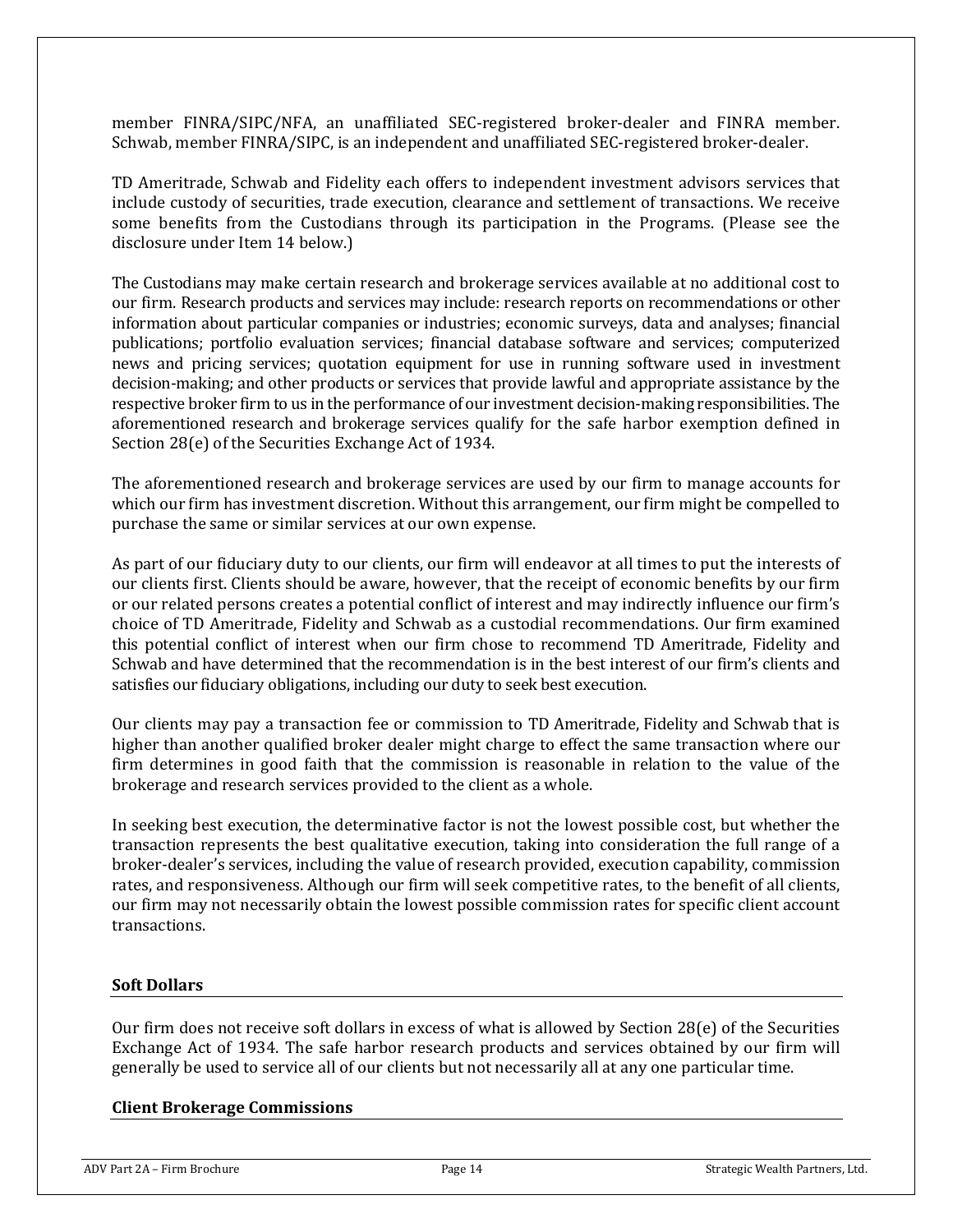TD Ameritrade, Fidelity, and Schwab do not make client brokerage commissions generated by client transactions available for our firm's use.

#### **Client Transactions in Return for Soft Dollars**

Our firm does not direct client transactions to a particular broker-dealer in return for soft dollar benefits.

#### **Brokerage for Client Referrals**

Our firm does not receive brokerage for client referrals.

#### **Directed Brokerage**

Our firm routinely requests that clients direct us to execute through a specified broker-dealer. Our firm recommends the use of TD Ameritrade, Fidelity or Schwab. Each client will generally be required to establish their account(s) with TD Ameritrade, Schwab or Fidelity if not already done. Please note that not all advisers have this requirement.

#### **Special Considerations for ERISA Clients**

A retirement or ERISA plan client may direct all or part of portfolio transactions for its account through a specific broker or dealer in order to obtain goods or services on behalf of the plan. Such direction is permitted provided that the goods and services provided are reasonable expenses of the plan incurred in the ordinary course of its business for which it otherwise would be obligated and empowered to pay. ERISA prohibits directed brokerage arrangements when the goods or services purchased are not for the exclusive benefit of the plan. Consequently, our firm will request that plan sponsors who direct plan brokerage provide us with a letter documenting that this arrangement will be for the exclusive benefit of the plan.

#### **Client‐Directed Brokerage**

Our firm allows clients to direct brokerage outside our recommendation. Our firm may be unable to achieve the most favorable execution of client transactions. Client directed brokerage may cost clients more money. For example, in a directed brokerage account, clients may pay higher brokerage commissions because our firm may not be able to aggregate orders to reduce transaction costs, or clients may receive less favorable prices.

#### **Aggregation of Purchases or Sales**

Our firm provides investment management services for various clients. There are occasions on which portfolio transactions may be executed as part of concurrent authorizations to purchase or sell the same security for numerous accounts served by our firm, which involve accounts with similar investment objectives. Although such concurrent authorizations potentially could be either advantageous or disadvantageous to any one or more particular accounts, they are affected only when our firm believes that to do so will be in the best interest of the effected accounts. When such concurrent authorizations occur, the objective is to allocate the executions in a manner which is deemed equitable to the accounts involved. In any given situation, our firm attempts to allocate trade executions in the most equitable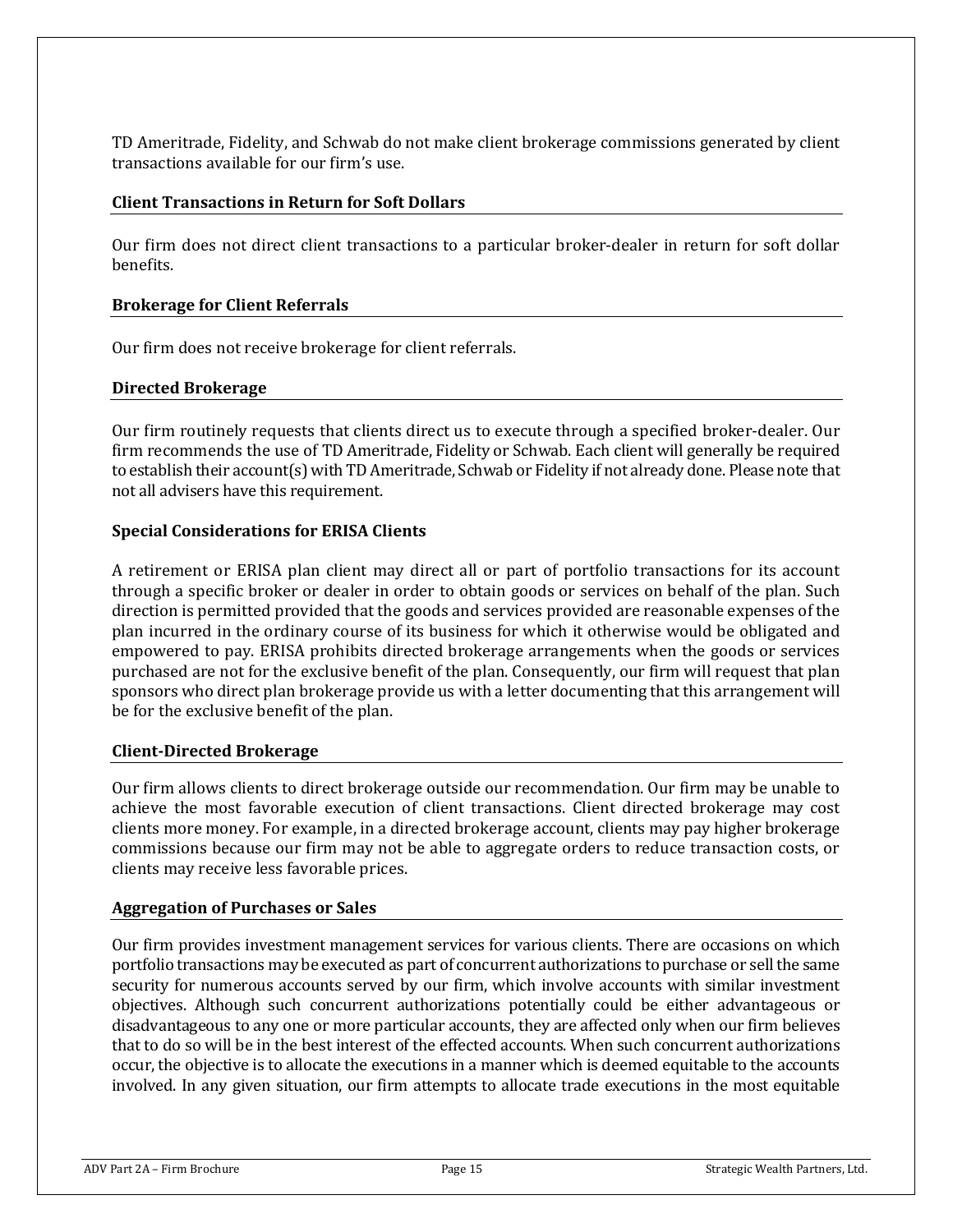manner possible, taking into consideration client objectives, current asset allocation and availability of funds using price averaging, proration and consistently non-arbitrary methods of allocation.

### **Item 13: Review of Accounts or Financial Plans**

Our management personnel or financial advisors review accounts on at least an annual basis for our Comprehensive Portfolio Management clients. The nature of these reviews is to learn whether client accounts are in line with their investment objectives, appropriately positioned based on market conditions, and investment policies, if applicable. Our firm does not provide written reports to clients, unless asked to do so. Verbal reports to clients take place on at least an annual basis when our Comprehensive Portfolio Management, clients are contacted.

Our firm may review client accounts more frequently than described above. Among the factors which may trigger an off-cycle review are major market or economic events, the client's life events, requests by the client, etc.

Financial Planning clients do not receive reviews of their written plans unless they take action to schedule a financial consultation with us. Our firm does not provide ongoing services to financial planning clients, but are willing to meet with such clients upon their request to discuss updates to their plans, changes in their circumstances, etc. Financial Planning clients do not receive written or verbal updated reports regarding their financial plans unless they separately engage our firm for a post-financial plan meeting or update to their initial written financial plan.

Retirement Plan Consulting clients receive reviews of their retirement plans for the duration of the service. Our firm also provides ongoing services where clients are met with upon their request to discuss updates to their plans, changes in their circumstances, etc. Retirement Plan Consulting clients do not receive written or verbal updated reports regarding their plans unless they choose to engage our firm for ongoing services.

# **Item 14: Client Referrals & Other Compensation**

### **TD Ameritrade, Schwab and Fidelity**

Our firm may recommend TD Ameritrade, Schwab or Fidelity to clients for custody and brokerage services. There is no direct link between our firm's participation in the Programs (described above in Item 12) and the investment advice given to clients, although we receive economic benefits through our participation in the Programs that are typically not available to TD Ameritrade, Schwab and Fidelity retail investors. These benefits include the following products and services (provided without cost or at a discount): receipt of duplicate client statements and confirmations; research related products and tools; consulting services; access to a trading desk serving our firm's participants; access to block trading (which provides the ability to aggregate securities transactions for execution and then allocate the appropriate shares to client accounts); the ability to have advisory fees deducted directly from client accounts; access to an electronic communications network for client order entry and account information; access to mutual funds with no transaction fees and to certain institutional money managers; and discounts on compliance, marketing, research,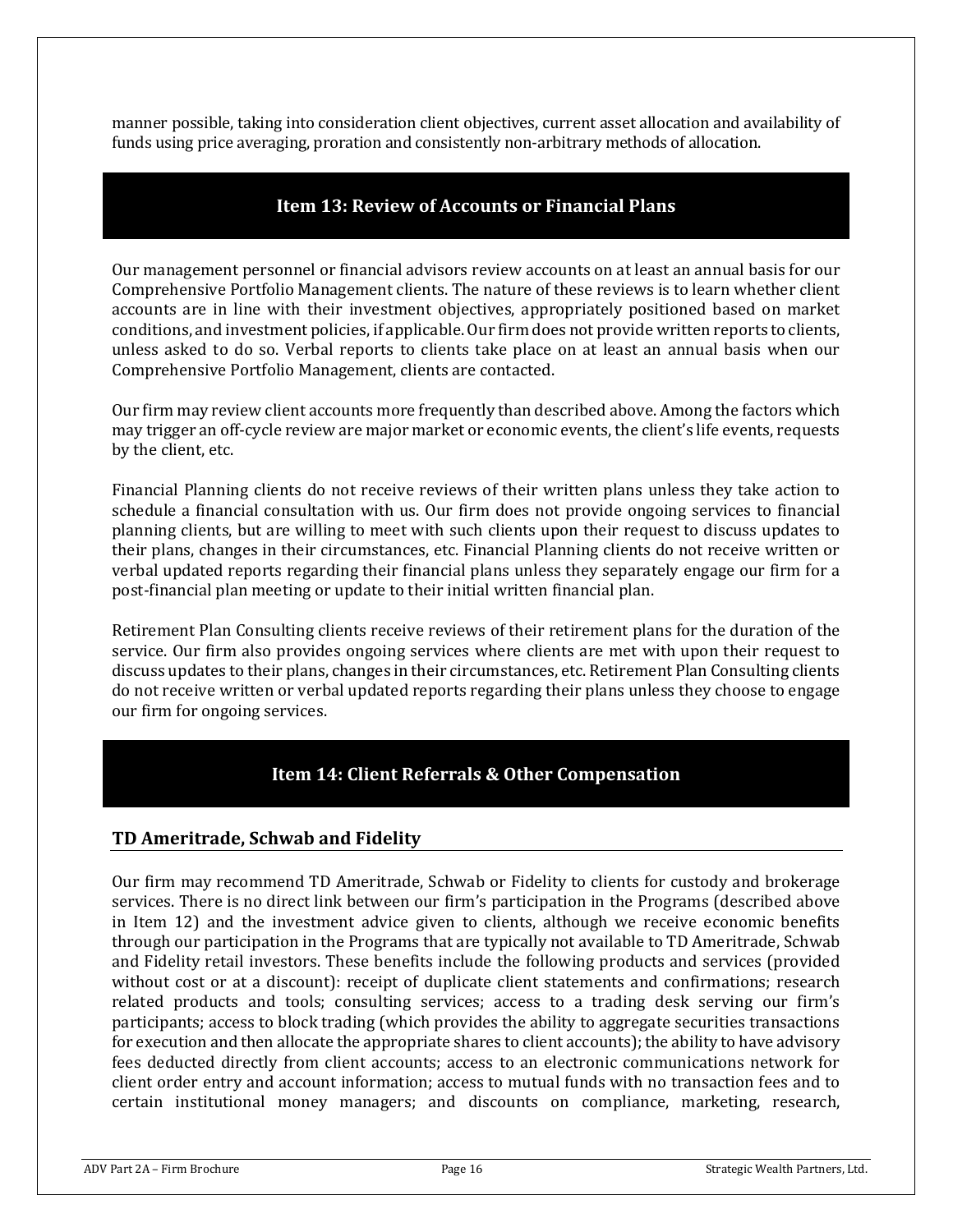technology, and practice management products or services provided to us by third party vendors. The Custodians may also have paid for business consulting and professional services received by our firm's related persons. Some of the products and services made available by the Custodians through the Programs may benefit our firm but may not benefit our client accounts. These products or services may assist us in managing and administering client accounts, including accounts not maintained at the Custodian. Other services made available by the Custodians are intended to help us manage and further develop our business enterprise. The benefits received by our firm or our personnel through participation in the Programs do not depend on the amount of brokerage transactions directed to the Custodians. As part of our fiduciary duties to our clients, we endeavor at all times to put the interests of our clients first. Clients should be aware, however, that the receipt of economic benefits by our firm or our related persons in and of itself creates a potential conflict of interest and may indirectly influence our firm's choice of the Custodians for custody and brokerage services.

#### **Referral Fees**

Our firm does not pay referral fees (non-commission based) to independent solicitors (nonregistered representatives) for the referral of their clients to our firm. The duties of one of our investment adviser representatives, however, are limited to solicitation services only.

### **Item 15: Custody**

Our firm does not have custody of client funds or securities. All of our clients receive account statements directly from their qualified custodians at least quarterly upon opening of an account. If our firm decides to also send account statements to clients, such notice and account statements include a legend that recommends that the client compare the account statements received from the qualified custodian with those received from our firm. Clients are encouraged to raise any questions with us about the custody, safety or security of their assets and our custodial recommendations.

# **Item 16: Investment Discretion**

Clients have the option of providing our firm with investment discretion on their behalf, pursuant to an executed investment advisory client agreement. By granting investment discretion, our firm is authorized to execute securities transactions, determine which securities are bought and sold, and the total amount to be bought and sold. Limitations may be imposed by the client in the form of specific constraints on any of these areas of discretion with our firm's written acknowledgement.

# **Item 17: Voting Client Securities**